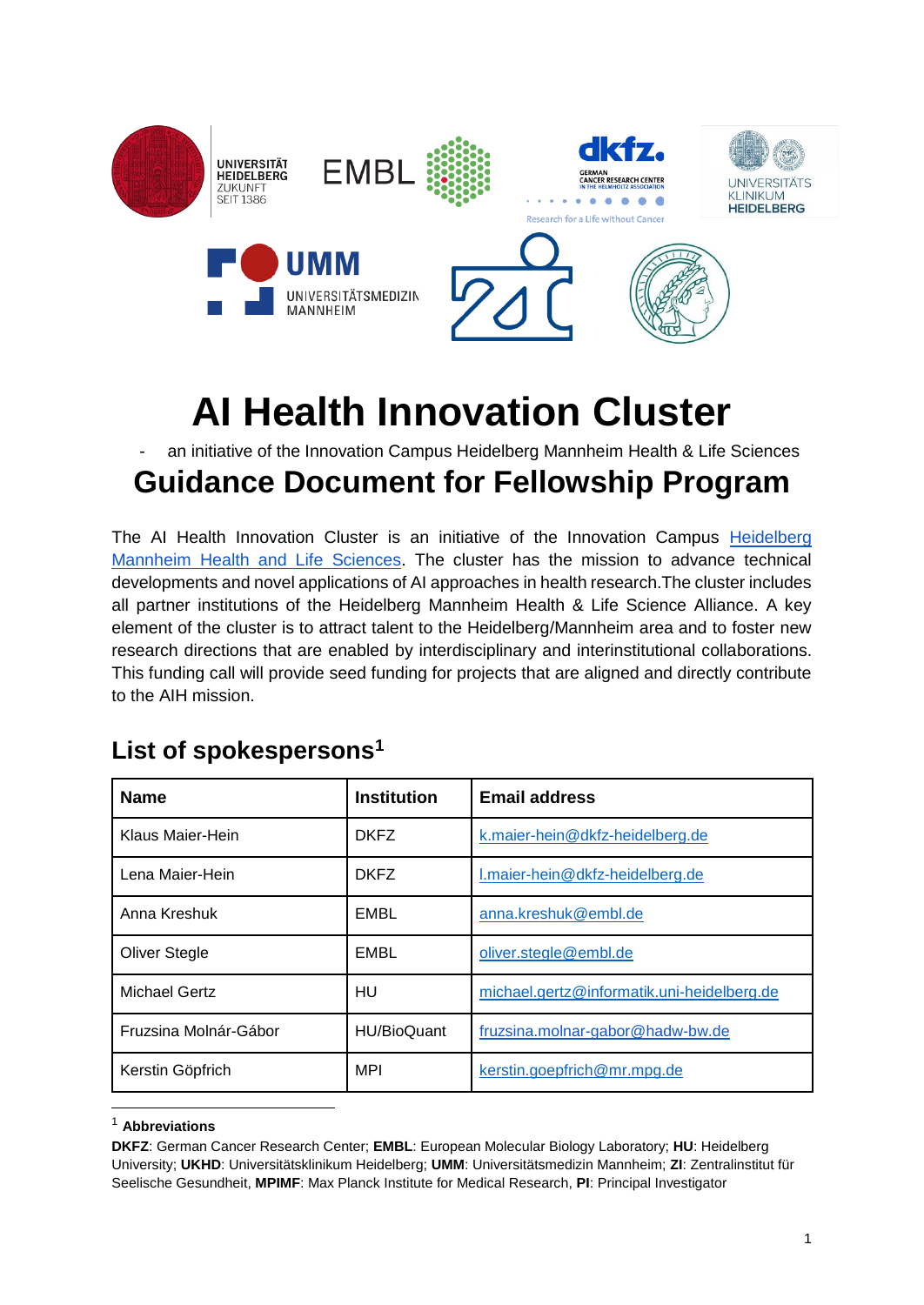| Benjamin Meder    | <b>UKHD</b> | benjamin.meder@med.uni-heidelberg.de   |
|-------------------|-------------|----------------------------------------|
| Kathrin Yen       | <b>UKHD</b> | rechtsmedizin@med.uni-heidelberg.de    |
| Jürgen Hesser     | UMM         | juergen.hesser@medma.uni-heidelberg.de |
| Claudia Scherl    | UMM         | claudia.scherl@umm.de                  |
| Daniel Durstewitz | ΖI          | daniel.durstewitz@zi-mannheim.de       |
| <b>Herta Flor</b> | ΖI          | herta.flor@zi-mannheim.de              |

#### **Program Details**

The fellowships awarded in the AI Health Innovation Cluster should involve a significant collaboration between two PIs at two different institutions. Each project will have a primary supervisor (coordinator), who will be responsible for hosting the fellow administratively, and one or multiple second supervisors who will collaborate on the project. The nature of the collaboration needs to be critical for the achievement of the project goals. Funded fellows are expected to gain novel experiences and bring novel stimuli to the Heidelberg-Mannheim area.

There are three kinds fellowships offered:

- 1. AI Interdisciplinary Postdoctoral Fellow (100% funding, 2 years): interdisciplinary projects with a research focus. Qualification for PI-track of candidates.
- 2. Staff Scientist Fellow (100% funding, 2 years): infrastructural needs, technical development. Qualification for a technical role, which includes a service component.
- 3. AI Clinician Scientist Fellow (50% funding, 1 year): research opportunity for co-funded clinical scientists (requires letter of declaration from current employer confirming 50% co-funding of the clinical position)

The projects will be proposed as follows:

Collaborative projects between two or more partners and institutions will be proposed in advance by the coordinating PI and the collaborating PI, who both need to be independent PIs according to the definition of the institution, and submitted to the cluster office (see proposal template). The projects will be reviewed and evaluated according to the criteria outlined below. For interdisciplinary postdoctoral fellows and staff scientists, selected projects will be advertised to attract fellows in an open call. For clinician scientists, the previously identified candidate will be directly invited to the selection event.

Proposals are allowed to cross-reference each other. In case of such linked proposals, a strategy must be outlined for cases where not all proposals are successful (e.g. by leveraging other funding sources). The risk of not being able to make adequate recruitments can be minimized by motivating applications of already known candidates in your groups. Proposed projects will be evaluated according the following criteria: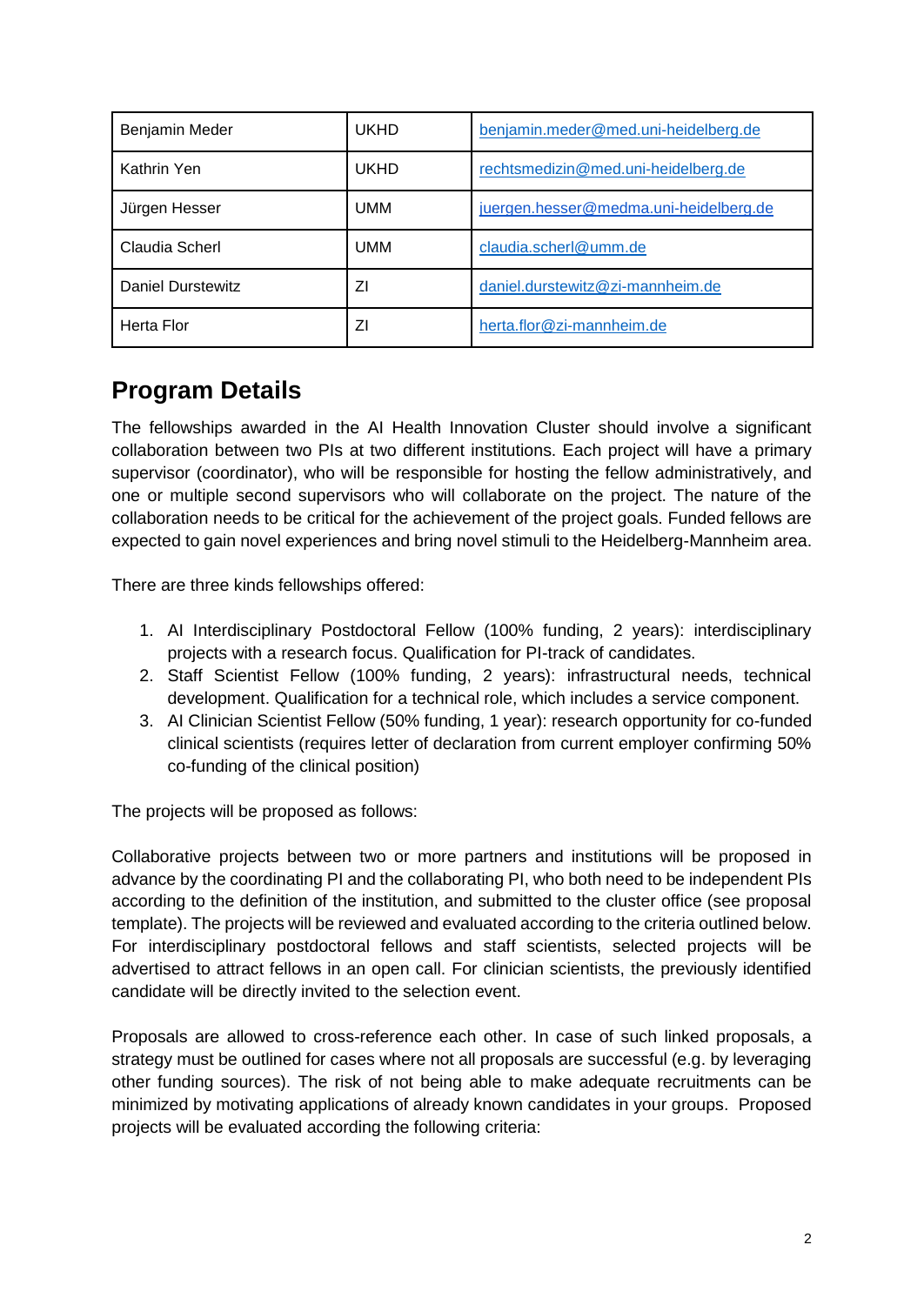- The topmost criterion when evaluating projects is scientific excellence. We seek novel, disruptive research directions and solutions.
- The next criterion for the projects is that they connect two or more institutions and/or existing initiatives.
	- How are existing infrastructures used and/or further developed?
	- How are data and results being made accessible to the consortium and the involved infrastructures?
- What is the strategy for exploitation of results, e.g. by industrial partners?
- How will data and project results be made available to the larger community? It is expected that projects adhere to common open science principles, wherein specific data sharing will be required.

Projects that match the aims of the cluster will be published on the AIH web page. In parallel, the positions for fellowships will be advertised. Candidates for AI interdisciplinary postdocs and staff scientists can apply to one or multiple of the specific projects. Additionally, candidates will be able to propose their own project, which needs to meet the same criteria as predefined projects. The application process step is omitted for named AI clinician scientists. Fellowship candidates will be invited to a central selection event based on scientific quality. The criteria used for the invitation to interview and/or the final selection of the fellows by the committee are:

- 1. scientific excellence, including suitability to work in an interdisciplinary setting
- 2. match between the skills of the candidate and the selected project(s)
- 3. the potential for the candidate to gain new knowledge, extend their networks and foster personal career development
- 4. novel collaborations will be strictly prioritised, where it is aspired to attract new talent to the region. Candidates in Mannheim/Heidelberg are eligible if they gain new knowledge and experiences. Yet, at the application deadline, potential fellows may not have been part of the research group they are applying for for more than 12 months.
- 5. diversity of the final pool of selected candidates for shortlisting

#### **Funding**

-

Fellows will be employed at the institution of the coordinating PI. The fellowship comes with up to two years of funding, as well as funding for a computer and travel.

Funding amounts are as follows<sup>2</sup>:

- 1. **Postdoctoral Fellow**, TV-L E13 100%: EUR 75,600 per year
- 2. **Staff Scientis**t, TV-L E13 100%: EUR 75,600 per year
- 3. **Clinician Scientist**, TV-Ä 50%: EUR 48,750 per year

<sup>&</sup>lt;sup>2</sup> These numbers are based on the assumption that TVL employment applies. The contribution from the project to personnel cost may vary depending on actual salary cost at the coordinating institution.